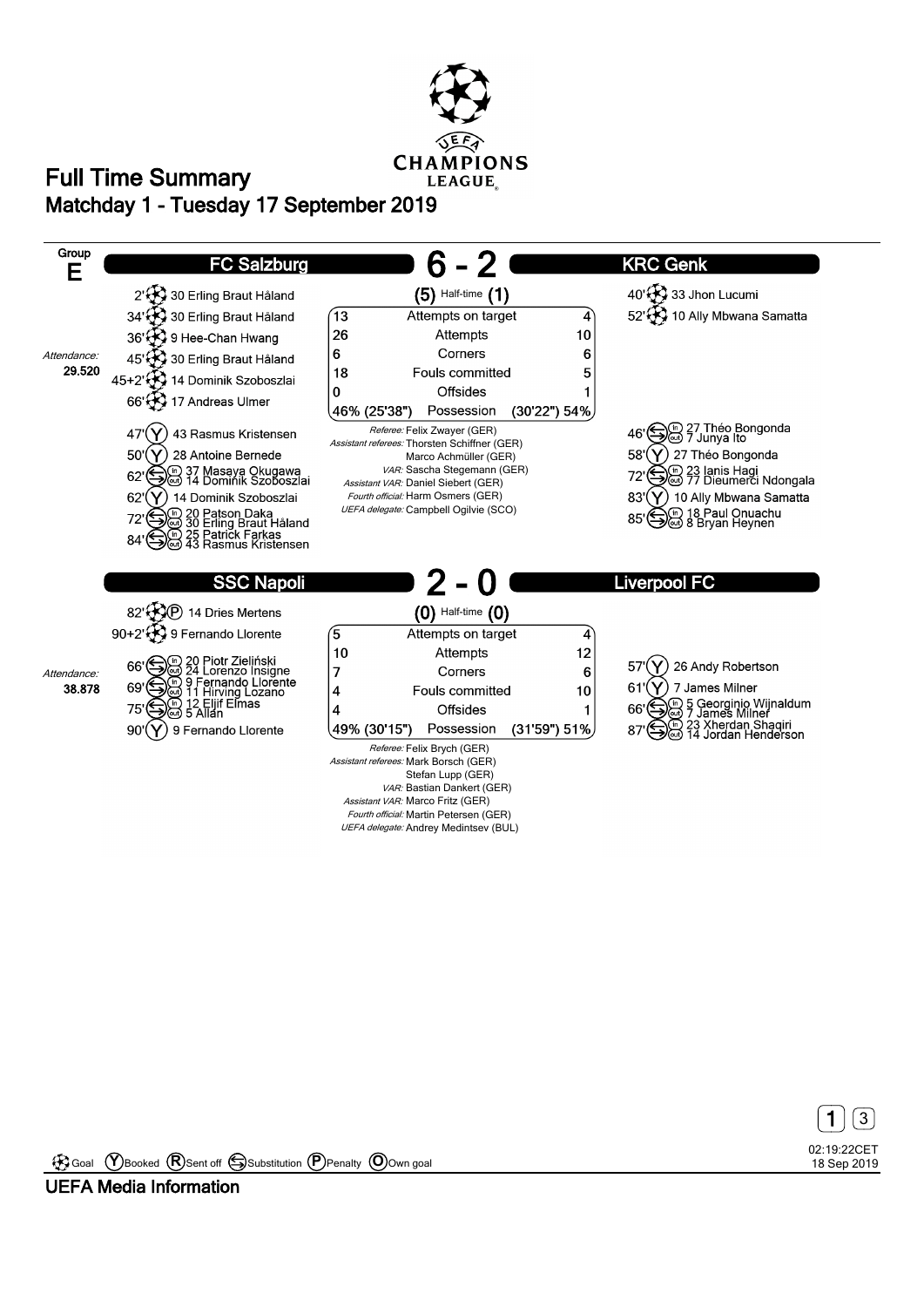

### **Matchday 1 - Tuesday 17 September 2019 Full Time Summary**



#### **UEFA Media Information**